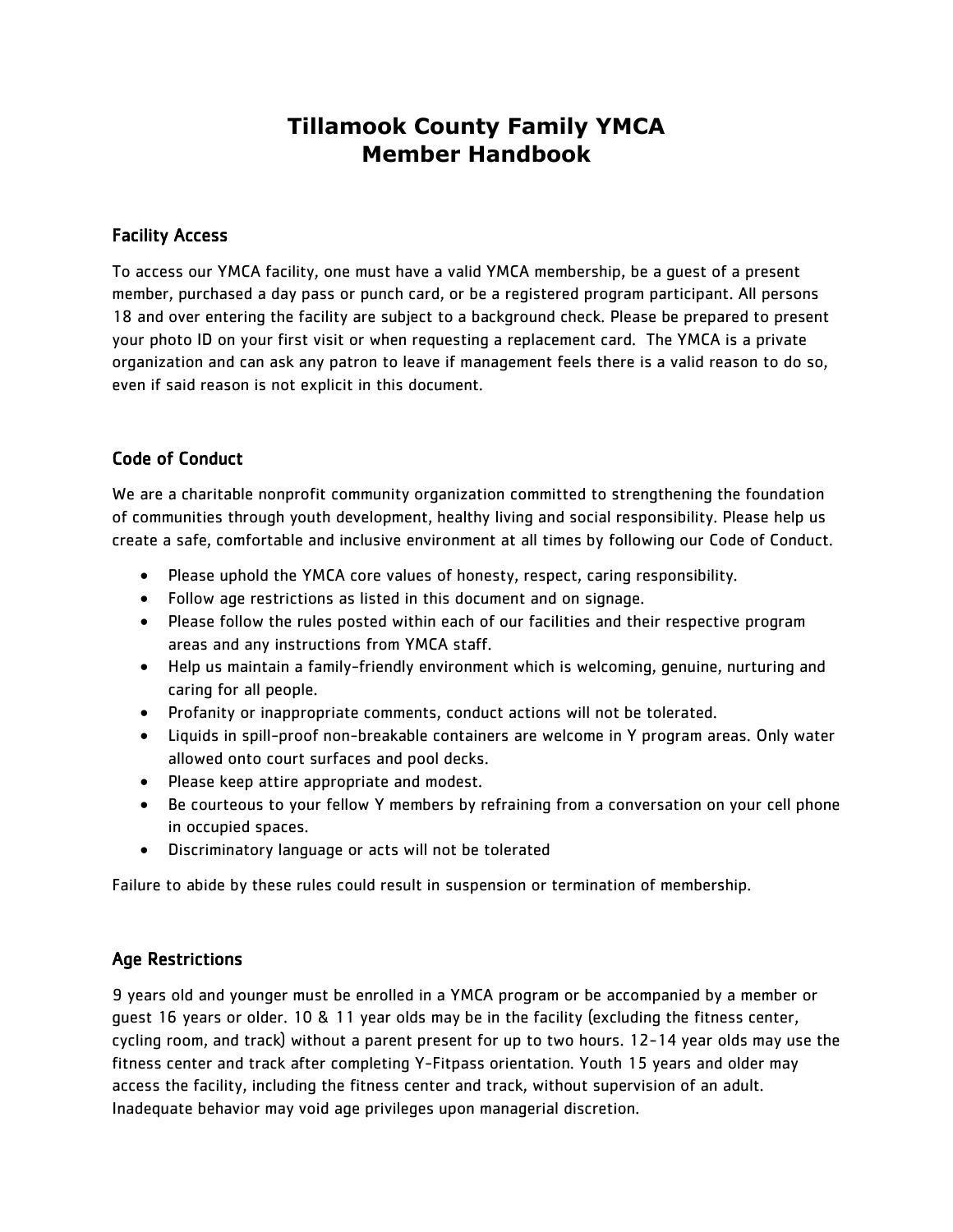## Dress Code

Non-marking, closed-toe shoes should be worn in the gym and wellness floor. Bare feet are allowed in the aquatic area, locker room and yoga class only.

Please wear appropriate swim attire. No cotton swim attire in the pool.

T-shirts or tank tops of the appropriate length must be worn everywhere in the facility except in the aquatics areas. Shirts displaying inappropriate designs, logos, language or offensive comments are not allowed.

## Tobacco, Drug, Alcohol, & Firearm Policy

The Tillamook County Family YMCA is a tobacco, drug, and alcohol-free environment. No alcohol consumption, usage of tobacco, marijuana, or drugs in any YMCA facility, parking lot or surrounding outdoor property. In addition, using E-cigs, pipes, and vapor products are also prohibited. While the smell of marijuana or alcohol on a person is not a reason to ask a member to leave, it can be a deciding factor if paired with behavior of an individual or group. For unacceptable behaviors see code of conduct.

Firearms are prohibited in all YMCA facilities, parking lots and surrounding outdoor property.

## Service Animals

Service Animals are recognized by the ADA and are allowed to be in the YMCA facility with their owner, as long as the animal is under control of the owner. Service animals are allowed anywhere that the public is allowed to access, with the exception of in the pool (in the water) or in the sauna due to health and safety reasons. Service animals may be on the pool deck. Therapy and emotional support animals are not recognized by the ADA and are not to be allowed in the facility. YMCA staff may only ask (1) is the dog a service animal required because of a disability? and (2) what work or task has the dog been trained to perform? Staff are not allowed to request any documentation for the dog, require that the dog demonstrate its task, or inquire about the nature of the person's disability.

# Sex Offender Policy

To aid the effort in our ability to provide a safe and threat-free environment, the YMCA monitors sexual offender registries. Persons on the list will not be eligible for Y membership, program participation, and volunteer or employment opportunities.

## Cell Phones & Cameras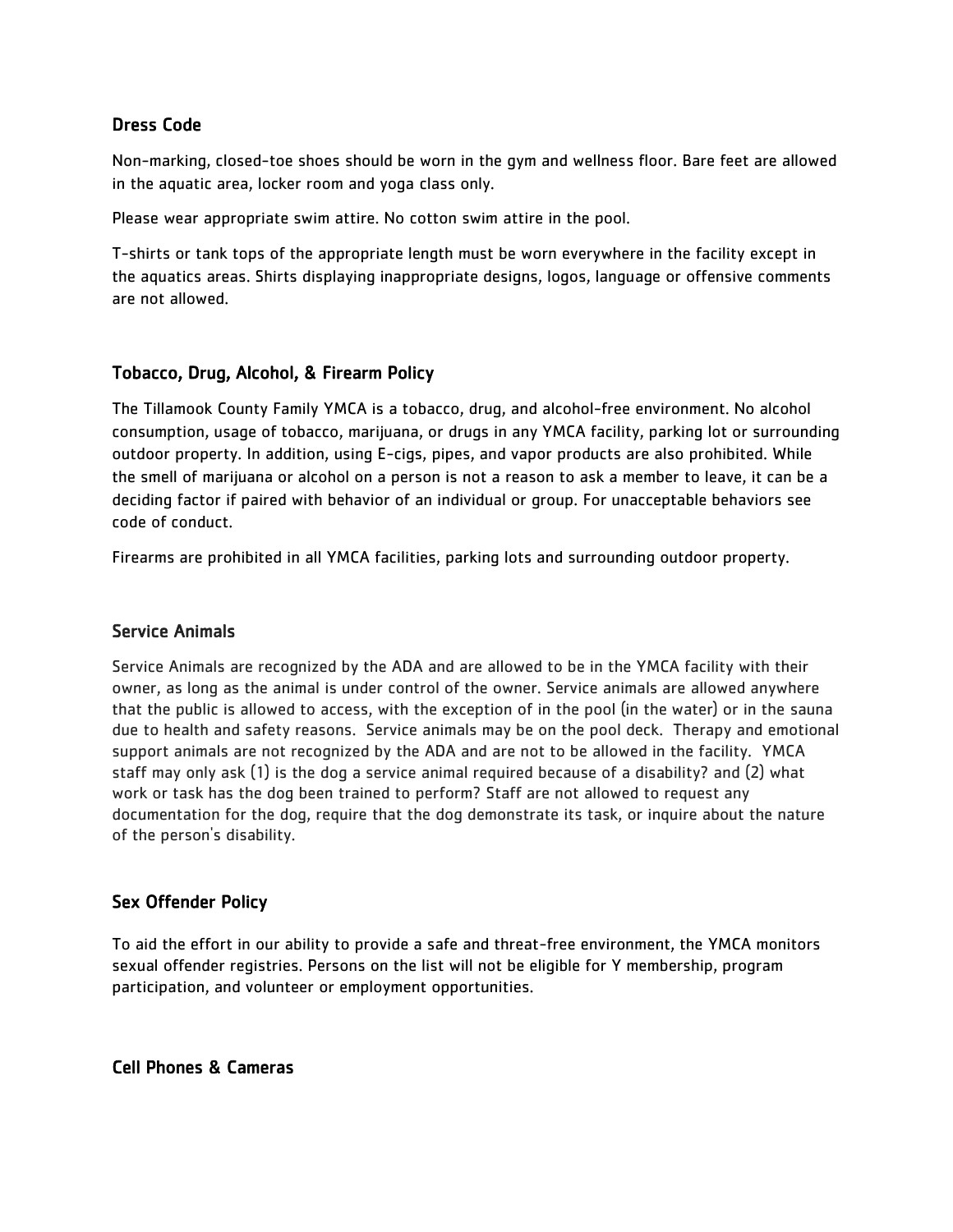Phone calls should be made only in designated areas, and use of electronics should not disrupt others. Phone and camera usage are not allowed in locker rooms, restrooms, changing areas, or showers. When using a phone or other recording device, members and guests should be respectful of the privacy of others.

#### Photo Release Policy

By signing the YMCA's Photo Release Policy, a member allows the YMCA the right to use that member's name and likeness in a photograph, filmed production, advertisement, audio segment, or other electronic or print promotional media for the YMCA. This shall extend to any and all phases of the utilization of the production including publicity, promotion, advertising and marketing.

#### Lost or Stolen Property / Lost & Found

The YMCA will not be liable for lost or stolen items while members and/or program participants are on YMCA premises or engaged in YMCA activities. Valuables should be left at home or in a secured locker. Lost and found items are kept at the welcome center desk for a limited time and then are donated to charity.

#### Accidents & Incidents

In the event of an accident, injury, or incident, members and guests should contact a staff member immediately. First-aid kits and automated external defibrillators (AED) are available at each YMCA family center. A report will be filed for accident, injury, or incident that takes place on YMCA property or as part of a YMCA program.

#### Day Pass Policy

All non-members who desire to utilize our facility must complete the Contact Information Form, provide a valid photo ID and receive and pay for a Day Pass at the Front Desk prior to.

#### Nationwide Membership

At the Y, we are for youth development, healthy living and social responsibility. We are dedicated to ensuring our facilities, programs and services are open and welcoming to all. As part of this effort, we are proud to offer our members access to YMCA facilities across the United States that participate in Nationwide Membership. This way, our members can use the Y as often as they like, making it easier to achieve their health and wellness goals.